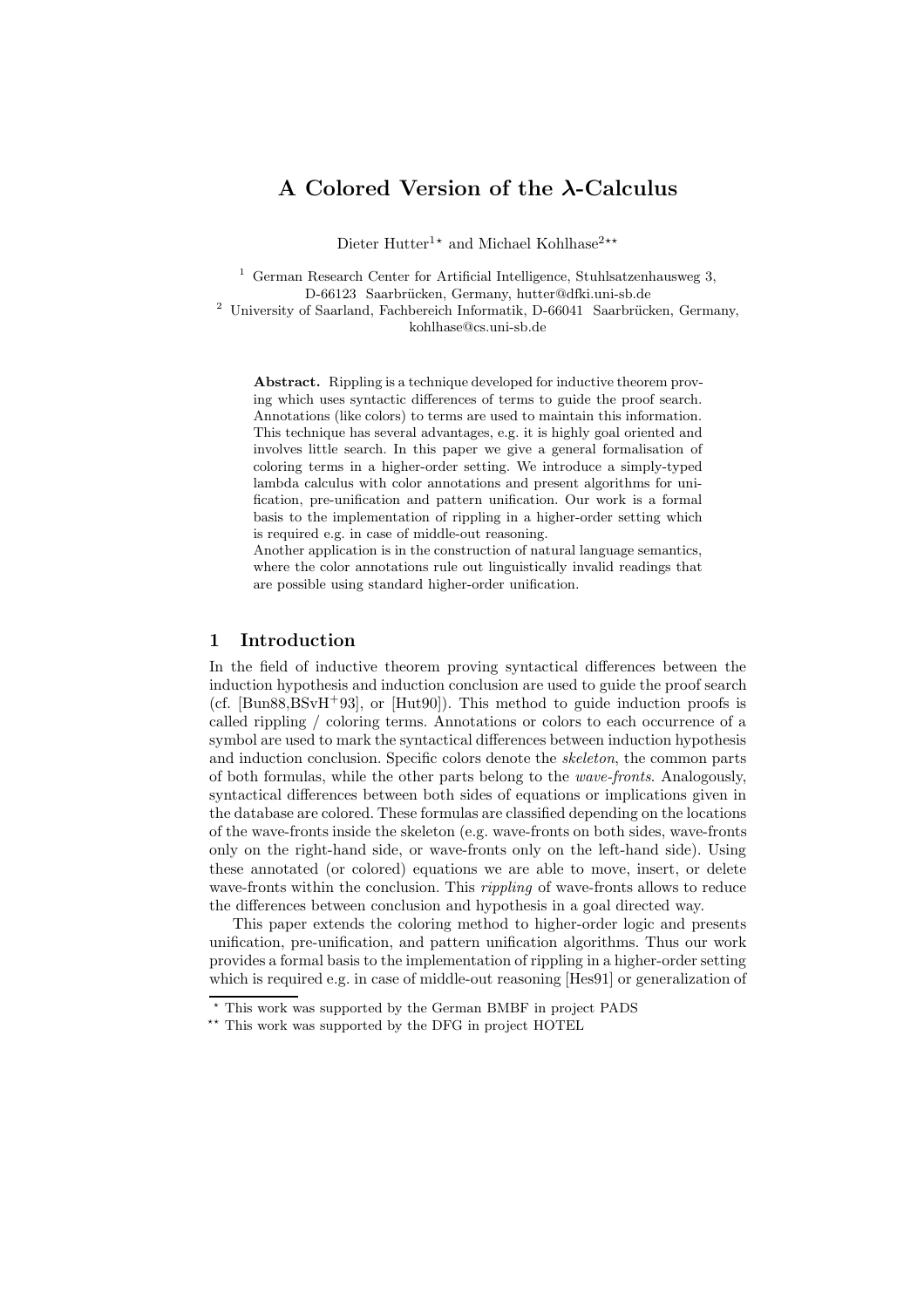theorems using proof critics [IB96]. In the latter the unknown generalized version of a formula is described by a pattern containing parts of the original formula and higher-order variables denoting the unknown syntactical extensions of it. Simulating the induction proof the higher-order variables will be instantiated step by step by the unification with appropriate wave-rules resulting in a possible (hopefully provable) generalization of the original formula.

But the set of possible applications of our method is not limited to automated deduction. From an abstract point of view, the coloring technique allows adding annotations to symbol occurrences in  $\lambda$ -terms. Thus in contrast to other semantic annotation techniques like sorts, it is possible to encode syntactic information and use that to guide inferencing processes. In [GK96,Gar] applications of our technique in computational linguistics and natural language semantics are described, where the use of higher-order unification is used to construct the values of elliptical references in the context of Montegovian semantics.

An extended version of this paper containing all formal definitions and proofs is published as SEKI-report [HK95].

# 2 Colored λ-Terms

Since the formal development of the theory involves quite a lot of technical machinery which we cannot present fully here, concentrate on the intuitions and motivations and refer the reader to the supporting documentation for details and proofs.

The colored  $\lambda$ -calculus is a variant of the simply typed  $\lambda$ -calculus [Chu40], where symbol occurrences can be annotated with so-called *colors* (color constants  $C = \{a, b, ...\}$  and color variables  $\mathcal{X} = \{A, B, ...\}$ ; whenever colors are irrelevant, we simply omit them; colors are indicated by subscripts labeling symbol occurrences).

The set  $\psi f_{\alpha}$  of **well-formed formulae of type**<sup>3</sup>  $\alpha$  consists of

- (colored) constants  $c_{\mathbf{b}}^{\alpha}, f_{\mathbf{a}}^{\alpha}, f_{\mathbf{A}}^{\alpha}, \ldots,$
- (colored or uncolored) variables  $X^{\alpha}_{\mathbf{b}}, G^{\alpha}_{\mathbf{a}}, F^{\alpha} \dots$  (of which we assume an infinite supply for each type and color) of type  $\alpha$ ,
- (function) applications of the form  $\mathbf{M}^{\beta\rightarrow\alpha}\mathbf{N}^{\beta}$  and
- $\sim \lambda$ -abstractions of the form  $\lambda X^{\beta}$ . M<sup> $\gamma$ </sup>, if  $\alpha = (\beta \to \gamma)$ . Note that variables occur only without annotated colors in  $\mathit{wff}_{\alpha}$  iff they are bound variables, thus only variables without colors can be abstracted over.

We call a formula M c-monochrome, if all symbols (except bound variables) in M are annotated by a single color c.

Clearly the colored  $\lambda$ -calculus is a generalization of the simply typed  $\lambda$ calculus, since we can always restrict the supply of colors to a single color constant. Therefore we will use various elementary concepts of the  $\lambda$ -calculus, such as free and bound occurrences of variables or substitutions without defining

<sup>&</sup>lt;sup>3</sup> Since for the purposes of this informal introduction types only play a theoretical role (they for instance make  $\beta\eta$ -reduction terminating and therefore  $\beta\eta$ -equality decidable), they are often omitted from the examples.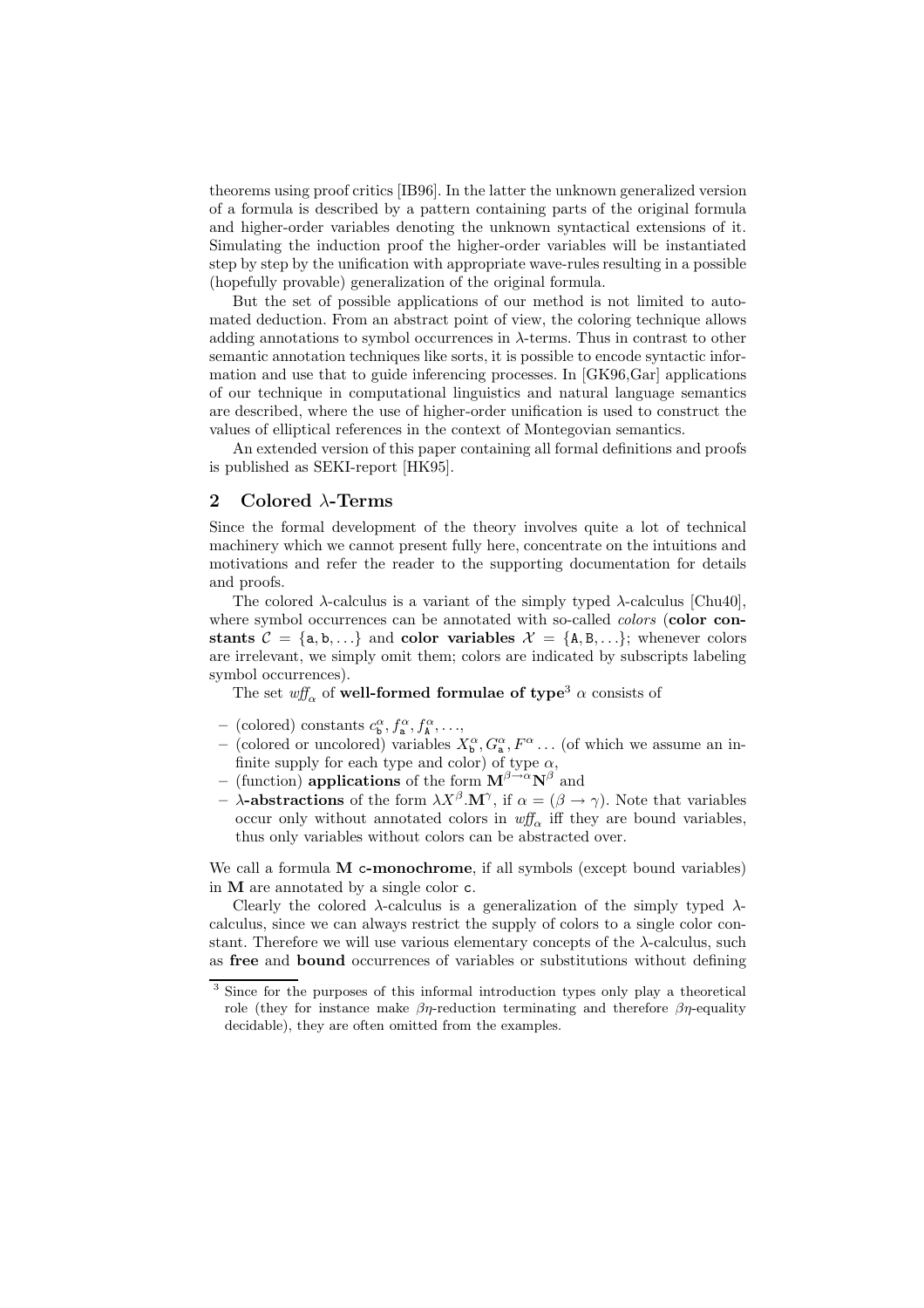them explicitly here. We will denote the substitution of a term  $N$  for all free occurrences of X in M with  $N/X$  M.

It is crucial for our system that colors annotate symbol occurrences (i.e. colors are not sorts!), in particular, it is intended that different occurrences of symbols carry different colors (e.g.  $f(X_a, X_b)$ ) and that symbols that carry different colors are treated differently. This observation leads to the notion of colored substitutions, a notion of substitution that takes the color information of formulae into account. In contrast to traditional (uncolored) substitutions, a colored substitution  $\sigma$  is a pair  $\langle \sigma^t, \sigma^c \rangle$ , where the **term substitution**  $\sigma^t$  maps colored variables (i.e. the pair  $X_c$  of a variable X and the color c) to formulae of appropriate types and the **color substitution**  $\sigma^c$  maps color variables to colors. In order to be a legal C-substitution such a mapping  $\sigma$  must obey the following constraints:

- If A and B are different colors, then  $|\sigma(X_A)| = |\sigma(X_B)|$ , where |M| is the color erasure of M, i.e. the formula obtained from M by erasing all color annotations in M.
- If  $c \in \mathcal{C}$  is a color constant, then  $\sigma(X_c)$  is c-monochrome.

The first condition ensures that the color erasure of a  $C$ -substitution is a classical substitution of the simply typed  $\lambda$ -calculus. The second condition formalizes the fact that free variables with constant colors stand for monochrome subformulae, whereas variable colors do not constrain the substitutions.

Note that since the bound variables do not carry color information,  $\beta\eta$ reduction in the colored λ-calculus is just the classical notion. Thus we can lift all the known theoretical results to the colored calculus

Higher-order unification computes substitutions  $\sigma$  such that  $\sigma(\mathbf{M}) = \beta \eta \sigma(\mathbf{N})$ for a given equation  $M = N$ . In the colored  $\lambda$ -calculus the space of (semantic) solutions is further constrained by requiring the solutions to be  $C$ -substitutions. Such a substitution is called a  $C$ -unifier of M and N. Even with the color restriction, the set of C-unifiers of a given equation is enormous. Furthermore, most of these solutions introduce un-necessary instantiations; thus one is not interested in the set of all C-unifiers, but rather in a subset that generates this set by instantiation. A substitution  $\sigma$  is called **more general** than  $\tau$ , iff there is a substitution  $\rho$ , such that  $\tau =_{\beta\eta} \rho \circ \sigma$ , i.e.  $\tau$  can be reconstructed from  $\sigma$  by instantiation with  $\rho$ .

# 3 Applications of a Colored Lambda Calculus

In this section we will present different kinds of application of higher-order colored unification. These consist in rippling in a higher-order setting which is required e.g. in case of middle-out reasoning [Hes91,IB96] and also in a logical basis for an interface for linguistic extra-semantical information in the construction of natural-language semantics. Since this paper is mainly concerned with automated deduction, we will only concentrate on the rippling aspects and refer the interested reader to [GK96,Gar].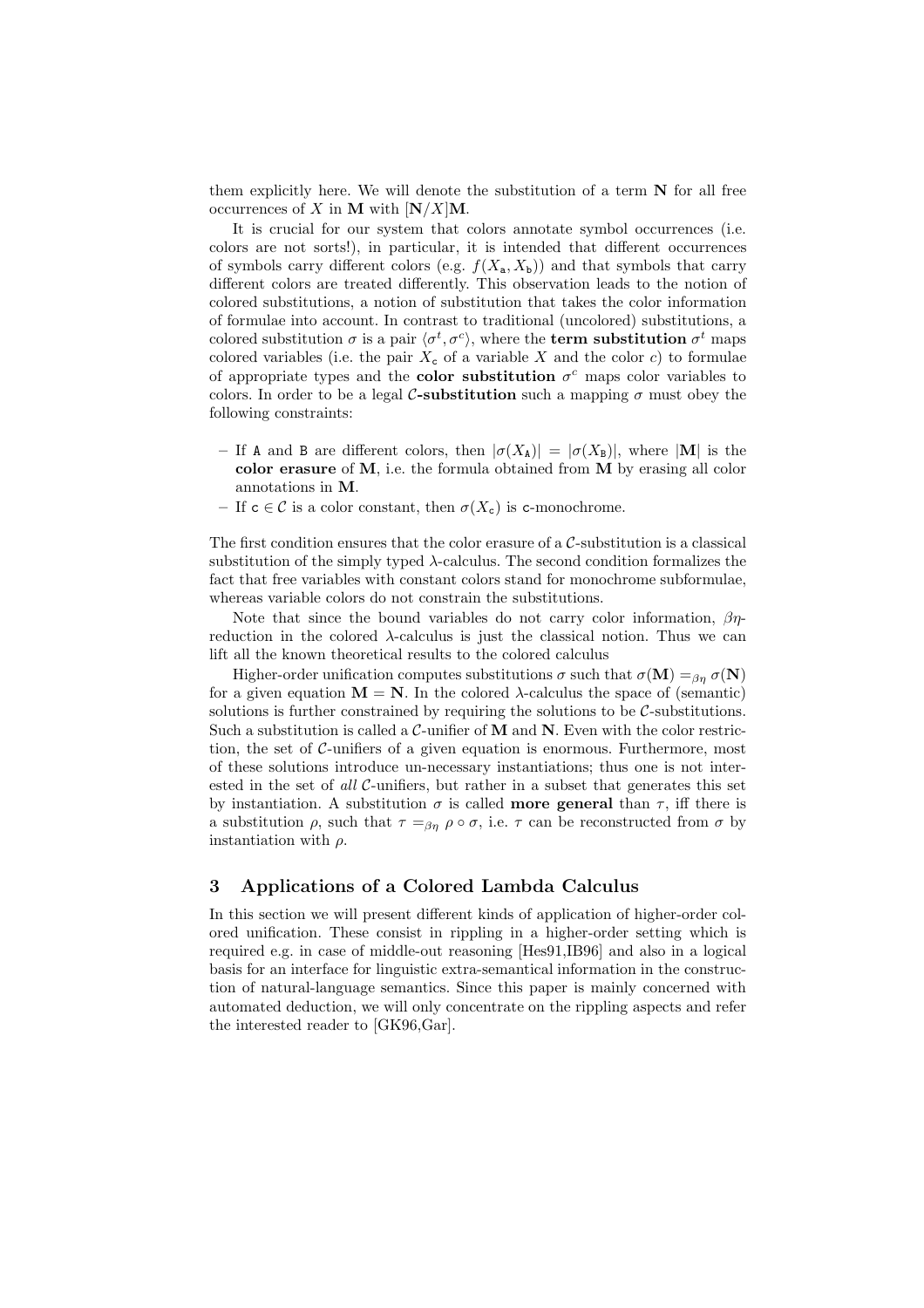# 3.1 Inductive Proofs

Rippling was developed for proving theorems by induction and has been applied to a large number of practical examples from this domain [Bun88,BSvH<sup>+</sup>93,Hut90]. It is based on an observation that one can iteratively unfold recursive functions in the induction conclusion, preserving the structure of the induction hypothesis while unfolding. We use colors in order to indicate the structure of the hypothesis within the conclusion. Symbols belonging to this joined structure are annotated with the color "white" while differences between both formulas are colored "grey". Also left- and right-hand sides of given equations are difference unified: the common structure of both terms of a given equation is annotated by color variables while differences are colored grey. The grey parts are called wave-fronts while the non-grey parts denote the *skeleton*. Rippling restricts the search space in a way that only deduction steps are allowed which preserve the skeleton, i.e. do not change the non-grey parts of the formula.

For sake of simplicity we use a shading for symbols which are annotated by the color grey while non-shaded areas are annotated either by white or color variables. But in case the distinction between color variables and white is necessary we shall annotate the colors explicitly.

Rippling then applies just the annotated equations which move the difference out of the way leaving behind the skeleton. In their simplest form, these equations to be used are of the form  $\alpha(\beta(\gamma)) = \rho(\alpha(\gamma))$ . By design, the skeleton  $\alpha(\gamma)$  remains unaltered by their application. If rippling succeeds then the induction conclusion  $P(s(n))$  is rewritten using wave-rules into some function of the induction hypothesis,  $P(n)$ ; that is, into  $f(P(n))$  (f may be the identity). At this point we can call upon the induction hypothesis to simplify the result.

To illustrate rippling and motivate our work on colored higher order unification let us consider the following simple theorem that can be proven by inductive theorem provers using rippling/colouring techniques.

$$
\sum_{i=1}^{n} f(i) + \sum_{i=1}^{n} g(i) = \sum_{i=1}^{n} [f + g](i)
$$

where  $f, g$  are functions from natural numbers to naturals and we have over- $\alpha$  loaded the function  $+$  also to act on such functions. This example illustrates the properties of rippling and introduces also some higher-order colored unification problems.

We formalise summation by a binary function sum that takes a function (that is summed over) and a upper bound as arguments. Furthermore, we will the following definition of sum (let f, g, H be of type nat  $\rightarrow$  nat and N, n be of type  $nat)^4$ :

$$
\forall H: sum(H,0) = 0 \tag{1}
$$

 $\forall H, N: sum(H, s(N)) = sum(H, N) + H(s(N))$  (2)

Then our theorem takes the form

 $\forall f, g, n : sum(f, n) + sum(g, n) = sum(\lambda x \cdot f(x) + q(x), n)$ 

<sup>4</sup> We employ the Prolog convention of using capital letters to indicate metavariables.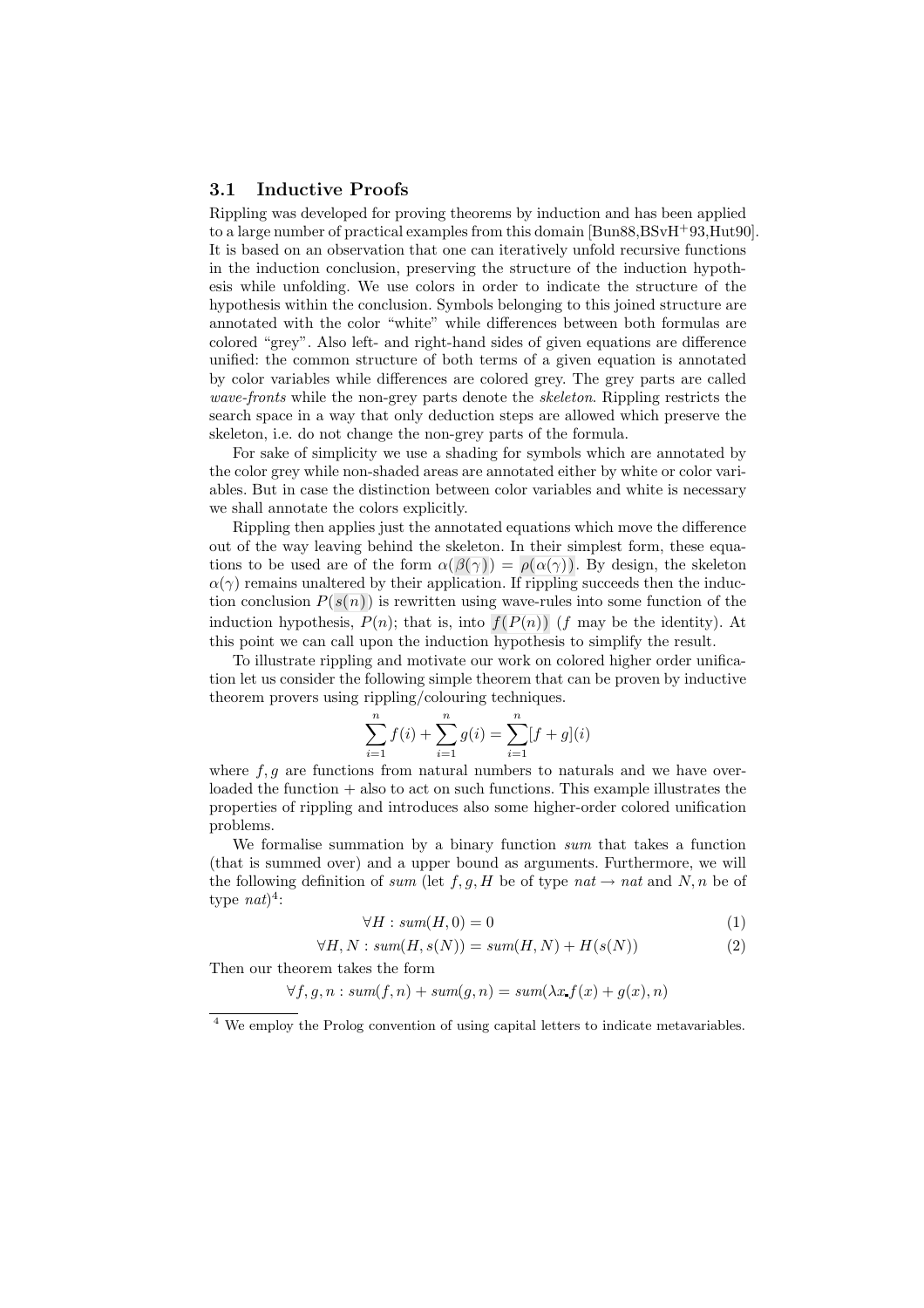In order to prove this, simple heuristics employed by most inductive provers suggest induction on  $n$  which results in the following step case<sup>5</sup>:

$$
sum(f, n) + sum(g, n) = sum(\lambda x f(x) + g(x), n)
$$
  
\n
$$
\rightarrow sum(f, s(n)) + sum(g, s(n)) = sum(\lambda x f(x) + g(x), s(n))
$$

To simplify the step case using rippling, the differences between the induction conclusion and the induction hypothesis are shaded as follows:

$$
sum(f, n) + sum(g, n) = sum(\lambda x f(x) + g(x), n)
$$
  
\n
$$
\rightarrow sum(f, s(n)) + sum(g, s(n)) = sum(\lambda x f(x) + g(x), s(n))
$$
\n(3)

If we can move the shaded areas, so-called wave-fronts, out of the way, then we will be able to simplify the induction conclusion by appealing to the induction hypothesis.

Rippling moves wave-fronts using annotated equations based on axioms, recursive definitions and previously proven lemmas that preserve the skeleton of the term being rewritten. Corresponding to the recursive definitions for sum we have the following annotated equation of (2)

$$
sum(H, s(N)) = sum(H, N) + H(s(N))
$$
\n<sup>(4)</sup>

When rippling, the annotations on the left-hand side of the wave-rule must match those in the term being rewritten. As a consequence, there is very little search during rewriting. In order to simplify the conclusion of (3) by rippling we apply (4) on both sides yielding the modified conclusion:

$$
\frac{(sum(f, n) + f(s(n))) + (sum(g, n) + g(s(n)))}{= sum(\lambda x f(x) + g(x), n) + (f(s(n)) + g(s(n)))}
$$

Applying associativity and commutativity law of  $+$  results in

$$
\frac{((sum(f,n)+sum(g,n)) + f(s(n)) + g(s(n)))}{(sum(\mathbf{x} x f(\mathbf{x}) + g(\mathbf{x}),n) + (f(s(n)) + g(s(n))))}
$$

which allows weak fertilization<sup>6</sup> on either side which completes the proof.

#### 3.2 Lemma Speculation

The rippling process  $-$  as illustrated in the example above  $-$  relies on the existence of appropriate annotated equations in order to ripple out (or ripple inside) the occurring wave-fronts. In cases appropriate equations are missing, Ireland & Bundy [IB96] presented a technique to speculate lemmata which push the rippling process further and which are treated as subtasks to be proven separately. Their approach is based on some kind of higher order rippling.

In order to illustrate this application of our calculus, consider the following example involving list manipulations

$$
\forall x, y : list \quad rev(app(rev(x), y)) = app(rev(y), x)
$$

Here rev and app stand for the operations of reversing and concatenating lists. Using induction on  $x$  we obtain the following formula as an induction conclusion:

$$
rev(app(rev(cons(h, x)), y)) = app(rev(y), cons(h, x))
$$

 $\frac{5}{6}$  The proof of the base case is directly obtained by applying (1) and is omitted here.

<sup>6</sup> This standard technique from inductive theorem proving allows to use the inductive hypothesis to rewrite the inductive conclusion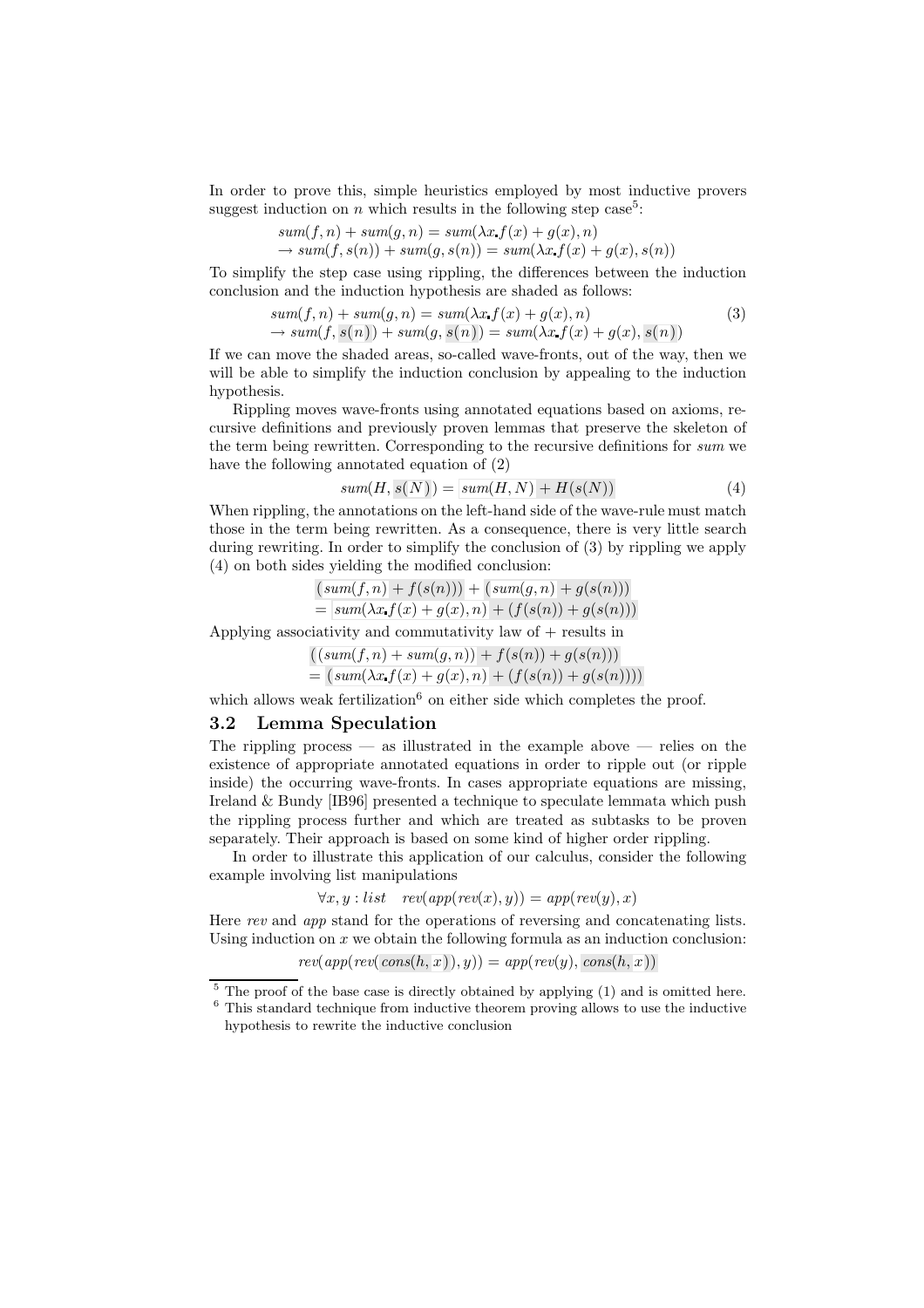The rippling process gets blocked<sup>7</sup> after unfolding the definition of rev on the left-hand side:

$$
rev(app(\mathit{app}(\mathit{rev}(x),\mathit{cons}(h,\mathit{nil})),y)) = \mathit{app}(\mathit{rev}(y),\mathit{cons}(h,\overline{x}))
$$

In order to push the rippling process further, Ireland & Bundy speculate appropriate lemmata which are then considered as subtasks of the proof. In this example they calculate a schematic form of an appropriate annotated equation

$$
app(X, cons(Y, Z)) = app(F1(X, Y, Z), Z)
$$
\n
$$
(5)
$$

which can be used to move the blocked wave-front on the right-hand side towards the sink y. While the left-hand side of the speculated lemma is just a generalization of the subterm to be modified, the higher-order variable  $F_1$  represents the unknown wave-front on the right-hand side which has still to be constrained by the further rippling process. Applying this equation on the right-hand side yields:

$$
rev(app(\text{app}(\text{rev}(x),\text{cons}(h,\text{nil})),y)) = app(F_1(\text{rev}(y),h,x),x) \tag{6}
$$

In order to enable the use of the induction hypothesis in this example the wavefront has to be moved in front of the universally quantified variable  $y$  which operates as a so-called sink. Thus, we use the annotated equation

$$
app(rev(Y), cons(X, nil)) = rev(cons(X, Y))
$$
\n<sup>(7)</sup>

in order to ripple the wave-front on the right-hand side towards  $y$ . In order for  $(7)$ to be applicable to (6), we unify  $F_1(rev(y), h, x)$  and  $app(rev(Y), cons(X, nil))$ . Higher-order colored unification (see example at the end of section 5 for a trace of the computation) results in a solution  $[\lambda U, V, W, app(U, cons(V, nil))/F_1, y/Y]$ Applying the instance of (7) to the right-hand side of (6) the wave-front is moved towards the sink y:

$$
rev(app(\text{app}(\text{rev}(x),\text{cons}(h,\text{nil})),y)) = app(rev(\text{cons}(h,\overline{y})),x)
$$
(8)

The unifier used to perform this step now also refines the scheme of the speculated annotated equation (5) we used previously to unblock the rippling process, to

$$
app(X, cons(Y, Z)) = app(\,app(X, cons(Y, nil)), Z) \tag{9}
$$

Using this speculated equation (9) also on the left-hand side finally yields:

 $rev(app(rev(x), cons(h, y))) = app(rev(cons(h, y)), x)$ 

which enables the use of the induction hypothesis and completes this particular proof. Proving also the speculated lemma (9) by induction finishes the overall proof.

<sup>7</sup> There are no applicable annotated equations in the data base.

<sup>8</sup> To ease readability we have slightly simplified the method of [IB96]. In practice the overall method is a bit more elaborate: In order to allow the speculation of more complex wave-fronts the occurrence of the meta-variable  $F_1(rev(y), h, x)$  is replaced by a nested term  $F_2(F_1(rev(y), h, x), h, x)$ . Thus, in general  $F_2$  allows one to create additional wave-fronts in the later rippling process but in this example it is of no use and will only be instantiated to the projection  $\lambda X, Y, Z, X$ .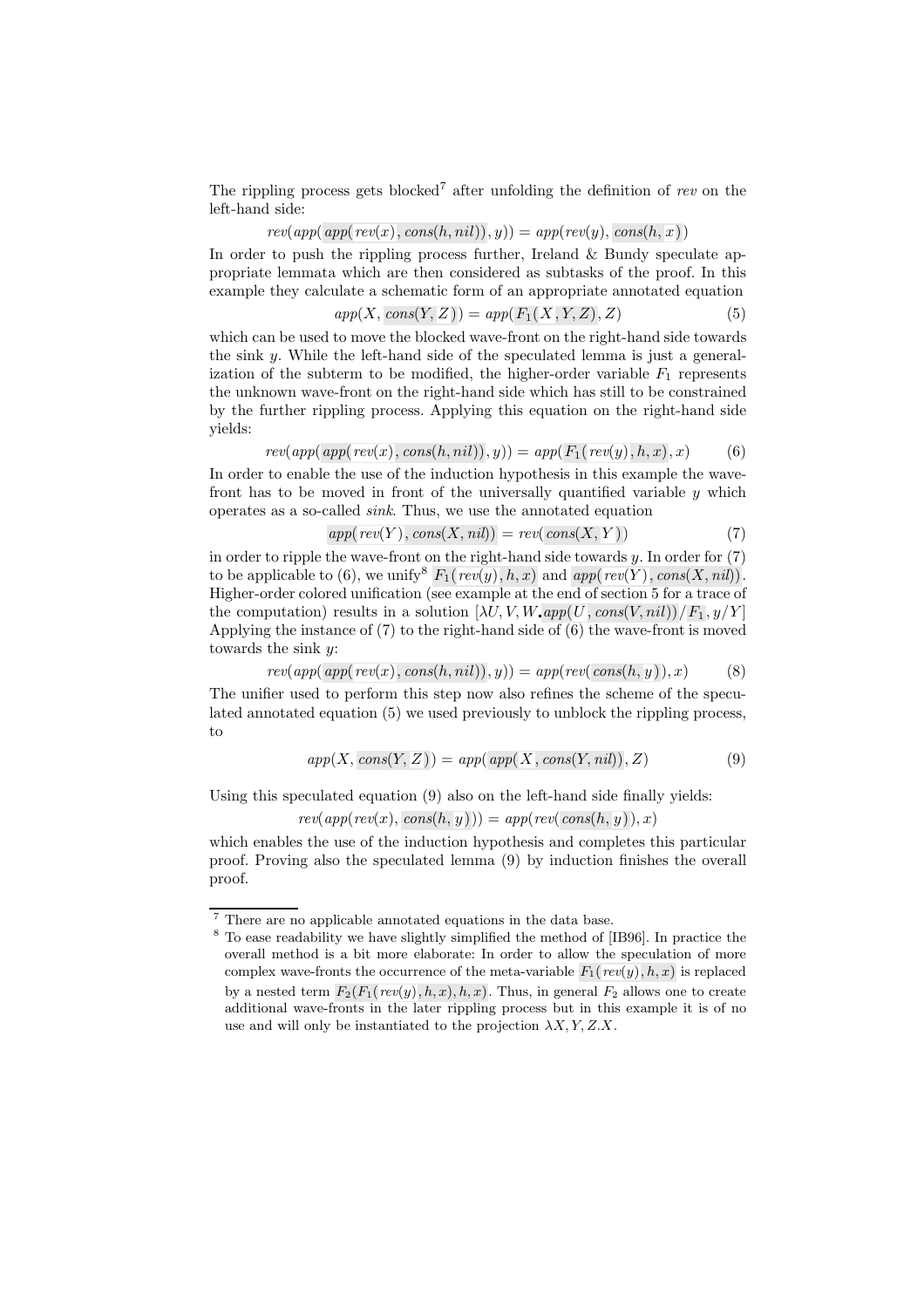### 4 Skeleton

So far we used the informal definition of a skeleton in section 3.1 as being the non-grey parts of a colored term. In this section we will give a precise definition of a skeleton, which turns out to be much more involved that in the first-order case (compare also [SG96] and section 7). For this, we split up the set of color constants  $\mathcal C$  into a subset  $\mathcal D$  of color constants which contribute to the skeleton, like for instance "white", and other colors  $C \setminus D$ , like "grey", which indicate wave-fronts.

In order to compute the skeleton  $\Omega_{\mathcal{D}}(t)$  of a colored term t we like to extract all parts of  $t$  which are either annotated by some color constant of  $D$  or by a color variable and "glue" them together. Besides the information which symbols annotated with specific colors occur within  $t$ , the skeleton keeps also track of the subterm-relation between these different symbols. Thus the skeleton of a colored term describes which symbols of specific colors occur within a colored term and how these occurrences are related to each other wrt. the subterm-relation.

In section 3.1 we used the skeleton to restrict the number of possible deductions. Only deduction steps which preserve the skeleton are admissible. In order to ensure this property in advance we would like to trace back the property of an deduction step being skeleton-invariant to some property of the used equation. Thus, we require that a skeleton has to be stable with respect to subterm-replacement: if  $\Omega_{\mathcal{D}}(A|_{\pi}) = \Omega_{\mathcal{D}}(B)$  then  $\Omega_{\mathcal{D}}(|B/\pi|A) = \Omega_{\mathcal{D}}(A)$ . I.e. once both sides of an equation  $\mathbf{A}|\pi = \mathbf{B}$  share the same skeleton, applying this equation to an annotated term does not change its skeleton. In order to obtain stability wrt. subterm-replacement we define the skeleton  $\Omega_{\mathcal{D}}$  of an annotated term t along the term-constructors of the  $\lambda$ -calculus:

$$
\Omega_{\mathcal{D}}(\mathbf{AB}) = \{ (\mathbf{A}'\mathbf{B}') | \mathbf{A}' \in \Omega_{\mathcal{D}}(\mathbf{A}) \text{ and } \mathbf{B}' \in \Omega_{\mathcal{D}}(\mathbf{B}) \}
$$

In contrast to the first-order case, the simple-typed  $\lambda$ -calculus imposes an implicit equality relation of terms by  $\alpha$ ,  $\beta$ , and  $\eta$ -reduction. Since the skeleton guides the proof search we demand that the skeletons of terms being equal wrt.  $\alpha$ ,  $\beta$ ,  $\eta$ -reduction are also equal wrt.  $\alpha$ ,  $\beta$ ,  $\eta$ -reduction. Otherwise, the proof search would depend on the representation of a term. Thus - and also to obtain stability wrt. subterm-replacement - we define

$$
\Omega_{\mathcal{D}}(\lambda X.\mathbf{A}) = \{\lambda X.\mathbf{A}'|\mathbf{A}' \in \Omega_{\mathcal{D}}(\mathbf{A})\}.
$$

We are left with the case t is an atomic expression of the form  $h_d$ . In case d is a skeleton color or a color variable then  $h_{d}$  belongs to the skeleton and  $\Omega_{\mathcal{D}}(h_{d}) =$  ${h_d}$ . In case d is a wave-front color then  $h_d$  does not belong to the skeleton. Thus, for h being of a base type we define  $\Omega_{\mathcal{D}}(h_{d}) = \emptyset$ . In case h is a function or function variable, i.e.  $h_d \in \text{wff}_{\overline{\alpha_n} \to \beta}$ , we have to ensure  $\Omega_{\mathcal{D}}(h_d t_1...t_n) = \Omega_{\mathcal{D}}(t_1) \cup$ ...  $\cup \Omega_{\mathcal{D}}(t_n)$ , i.e. the skeleton of the application of  $h_{d}$  is equal to the union of the skeletons of its arguments. Thus we define the skeleton of  $h_d$  to be all the possible projections to its arguments. Since we want to conserve well-typedness during the process of skelettification, we need for any pair  $\alpha_i, \beta$  of types the existence of syntactical type-conversion functions  $f_{\alpha}^{\alpha_i\beta}$  of type  $\alpha_i \to \beta$ . Then, we define  $\Omega_{\mathcal{D}}(h_{d}) = \{ \lambda \overline{X_n} f_{\omega}^{\alpha_1 \rightarrow \beta} X_1, \ldots, \lambda \overline{X_n} f_{\omega}^{\alpha_n \rightarrow \beta} X_n \}.$  In case t is a bound variable Z, t has no attached color information and we define  $\Omega_{\mathcal{D}}(Z) = \{Z\}.$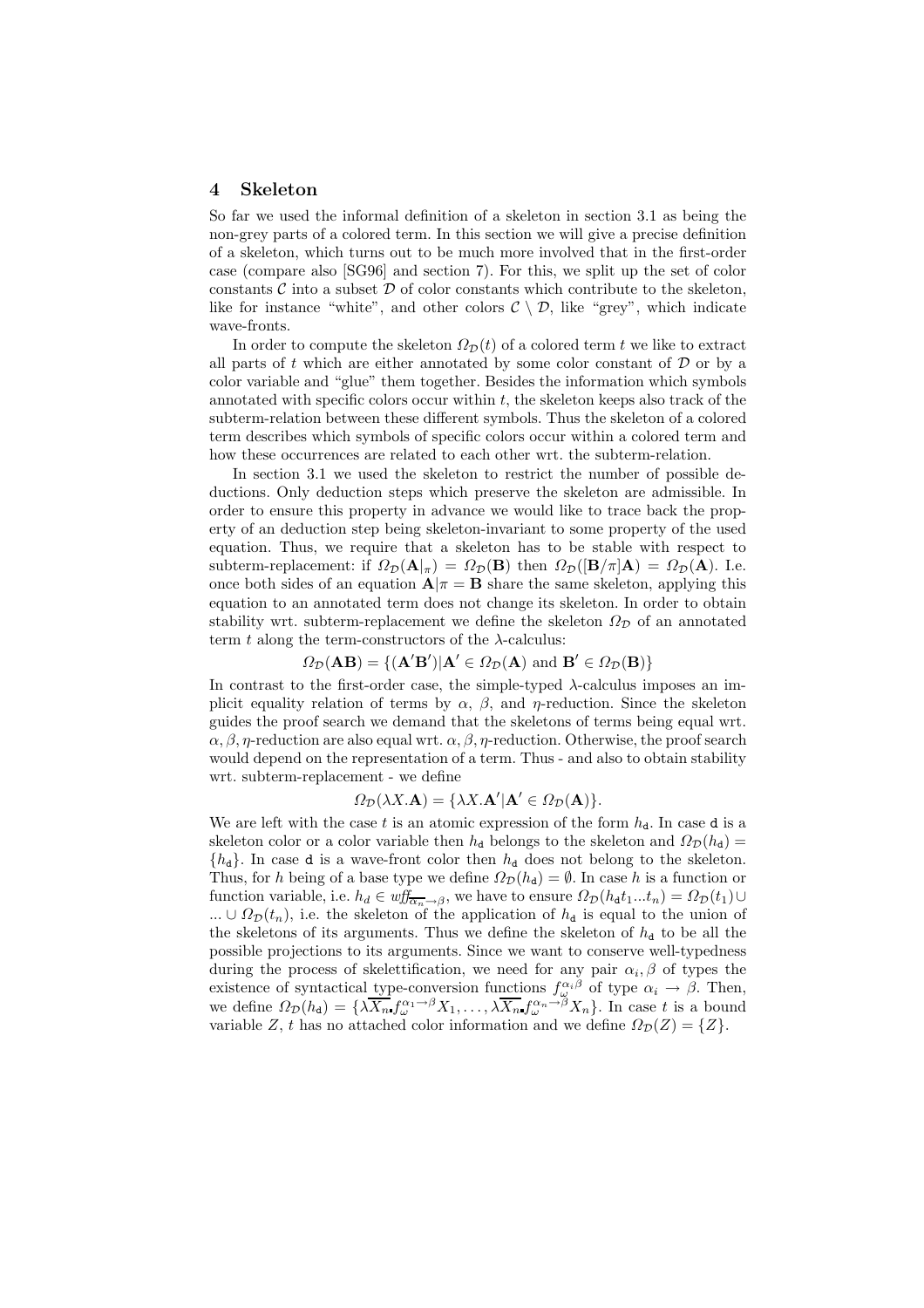In order to obtain typed terms as members of the skeleton we had to invent type-conversion functions. In some terms, occurrences of such constants are redundant, so we use the following  $\omega$ -reduction rules to remove redundancies in the members of a skeleton

 $(f_{\omega}^{\beta \to \gamma}(f_{\omega}^{\alpha \to \beta}X_{\alpha})) \longrightarrow_{\omega} (f_{\omega}^{\alpha \to \gamma}X_{\alpha}), (f_{\omega}^{\alpha \to \alpha}X_{\alpha}) \longrightarrow_{\omega} X_{\alpha}, \lambda x.x \longrightarrow_{\omega} f_{\omega}^{\alpha \to \alpha}$ As shown in [HK95] these  $\omega$ -reduction rules commute with  $\beta\eta$ -equality and there exists a  $\beta n\omega$ -normal-form which can be used to compare the skeletons of different terms. Just as in the first-order case, the skeleton is stable with respect to subterm replacement.

for all  $\mathbf{A}, \mathbf{B} \in \text{wff}_{\alpha}(\Sigma; \Gamma_{\mathcal{Z}})$   $\Omega_{\mathcal{D}}(\mathbf{A}) = \Omega_{\mathcal{D}}(\mathbf{B}|_{\pi})$  implies  $\Omega_{\mathcal{D}}(\mathbf{B}) = \Omega_{\mathcal{D}}([\mathbf{A}/\pi]\mathbf{B})$ and also, the skeleton is invariant wrt.  $\beta \eta$ -reductions

for all  $\mathbf{A} \in \text{wff}_{\alpha}(\Sigma; \Gamma_{\mathcal{Z}}): \mathbf{A} \longrightarrow_{\beta,\eta} \mathbf{B}$  implies  $\Omega_{\mathcal{D}}(\mathbf{A}) \longrightarrow_{\alpha} \Omega_{\mathcal{D}}(\mathbf{B})$ But the skeleton does not have all nice properties it has in the first-order logic: In particular, it is not stable with respect to C-substitutions, i.e. if  $\Omega_{\mathcal{D}}(A) = \Omega_{\mathcal{D}}(B)$ then  $\Omega_{\mathcal{D}}(\sigma(\mathbf{A})) = \Omega_{\mathcal{D}}(\sigma(\mathbf{B}))$  does not hold for all  $\mathbf{A}, \mathbf{B}$  and substitutions  $\sigma$ .

Note that this is not a problem of our particular definition: In the lambda calculus any meaningful definition of a skeleton will violate this restriction. Consider, for example, the terms  $F_d a_c$  and  $f_d a_c$ . Let  $c \in \mathcal{D}$  while  $d \notin \mathcal{D}$  such that both terms coincide in their skeletons  $a_c$ . Instantiating  $F_d$  by  $\lambda X b_d$  will (after β-reduction) result in terms  $b_d$  and  $f_d a_c$  which do obviously not coincide in their skeleton. The reason is that the instantiation enables the use of the  $\beta$ -rule which then, deletes parts of the skeleton. Two possibilities to get rid of this problem immediately suggest themselves: adding function variables (regardless of their annotations) always to the skeleton or restricting admissible substitutions in order to avoid these substitutions. However both will be too restrictive for practical reasons. Thus, the skeleton is in general not substitution-stable if some variable of a non-base type is affected by the substitution. This is no major drawback in using a C-calculus for deduction. For instance in case of instantiating a  $\mathcal{C}$ equation we have only to test whether the skeletons of both instantiated sides of the equation still coincides.

## 5 Calculating Colored Unifiers

It is well-known, that in first-order logic there is always a most general unifier for any equation that is solvable at all. This is not the case for higher-order (colored) unification, where variables can range over functions, instead of only individuals. In fact there can even be solvable equations that have infinite chains of unifiers that become more and more general. In other words most general unifiers need not exist in general.

Just as in the case of unification for first-order terms, the higher-order unification algorithm is a process of recursive decomposition and variable elimination that transform sets of equations into solved forms. Since C-substitutions have two parts, a term– and a color part, we need two kinds of equations  $(M = t N$  for term equations and  $c = c$  d for color equations). Sets  $\mathcal E$  of equations in solved form (i.e. where all equations are of the form  $X = M$  such that the variable X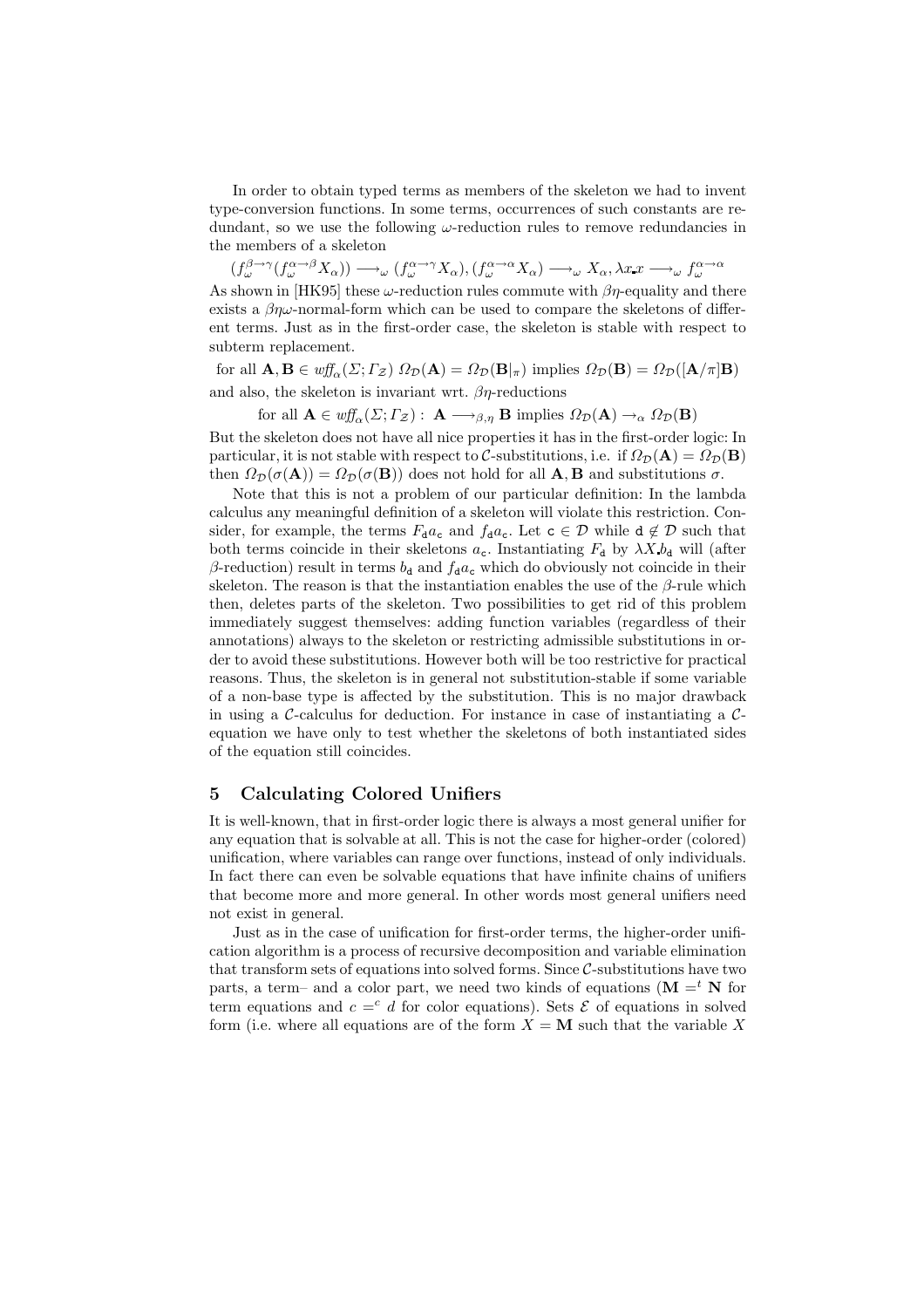does not occur anywhere else in  $\mathbf{M}_c$  or  $\mathcal{E}$ ) have a unique most general C-unifier  $\sigma_{\mathcal{E}}$  that also C-unifies the initial equation.

There are several rules that decompose the syntactic structure of formulae, we will only present two of them. The rule for abstractions transforms equations of the form  $\lambda X.A = t \lambda Y.B$  to  $[Z/X]A = t [Z/Y]B$ , where Z is a new constant, while the rule for applications decomposes  $h_a(s^1, \ldots, s^n) = ^t h_b(t^1, \ldots, t^n)$  to the set  $\{a = c \, b, s^1 = t^1, \ldots, s^n = t^n\}$ , provided that h is a constant. Furthermore equations are kept in  $\beta\eta$ -normal form. Note that this decomposition process also eliminates trivial equations, where both sides are  $\beta$ *n*-equal.

The variable elimination process for color variables is very simple, it allows to transform a set  $\mathcal{E} \cup \{A = c \}$  of equations to  $\left[\frac{d}{A}\right]\mathcal{E} \cup \{A = c \}$ , making the equation  ${A = c \ d}$  solved in the result. In case of formula equations, elimination is not that simple, since we have to ensure that  $|\sigma(X_A)| = |\sigma(X_B)|$  to obtain a C-substitution  $\sigma$ . Thus we cannot simply transform a set  $\mathcal{E} \cup \{X_d =^t M\}$ into  $[\mathbf{M}/X_{d}]\mathcal{E} \cup \{X_{d} =$ <sup>t</sup> **M**}, since this would (incorrectly) solve the equations  $\{X_c = f_c, X_d = g_d\}$ . The correct variable elimination rule transforms  $\mathcal{E} \cup \{X_{d} =^{t} \mathbf{M}\}\$ into  $\sigma(\mathcal{E}) \cup \{X_{d} =^{t} \mathbf{M}, X_{c_1} = \mathbf{M}^1, \ldots, X_{c_n} =^{t} \mathbf{M}^n\}$ , where  $c_i$ are all colors of the variable X occurring in M and  $\mathcal{E}$ , the  $\mathbf{M}^i$  are appropriately colored variants (same color erasure) of M, and  $\sigma$  is the C-substitution that eliminates all occurrences of  $X$  from  $\mathcal{E}$ .

It would be convenient, if the transformations described so far, were sufficient for transforming all unifiable sets of equations into solved form and thus finding all unifiers. But, due to the presence of function variables, systematic application can terminate with equations of the form  $X_c(s^1, \ldots, s^n) =^t h_d(t^1, \ldots, t^m)$ . Such equations can neither be further decomposed by the rules above, since this would loose unifiers, nor can the right hand side be substituted for  $X$  as in a variable elimination rule, since the types would clash. Let us consider the uncolored equation  $X(a) = a$  which has the solutions  $(\lambda Z.a)$  and  $(\lambda Z.Z)$  for X.

The standard solution for finding a complete set of solutions in this so-called flex/rigid situation is to substitute a term for  $X$  that will enable decomposition to be applicable afterwards. It turns out that for finding all  $C$ -unifiers it is sufficient to bind  $X$  to terms of the same type as  $X$  (otherwise the unifier would be ill-typed) and compatible color (otherwise the unifier would not be a  $\mathcal{C}$ -substitution) that either have the same head as the right hand side; the socalled **imitation** solution ( $\lambda Z.a$  in our example) or where the head is a bound variable that enables the head of one of the arguments of  $X$  to become head; the so-called **projection** binding  $(\lambda Z.Z)$ .

In order to get a better understanding of the situation let us reconsider our example using colors.  $X(a_c) = a_d$ . For the imitation solution  $(\lambda Z.a_d)$  we "imitate" the right hand side, so the color on a must be d. For the projection solution we instantiate  $(\lambda Z.Z)$  for X and obtain  $(\lambda Z.Z)_{a_c}$ , which  $\beta$ -reduces to  $a_c$ . We see that this "lifts" the constant  $a_c$  from the argument position to the top. Incidentally, the projection is only a  $\mathcal{C}\text{-uniform}$  our colored example, if c and d are identical.

Fortunately, the choice of instantiations can be further restricted to the most general terms in the categories above. If  $X_c$  has type  $\overline{\beta_n} \to \alpha$  and  $h_d$  has type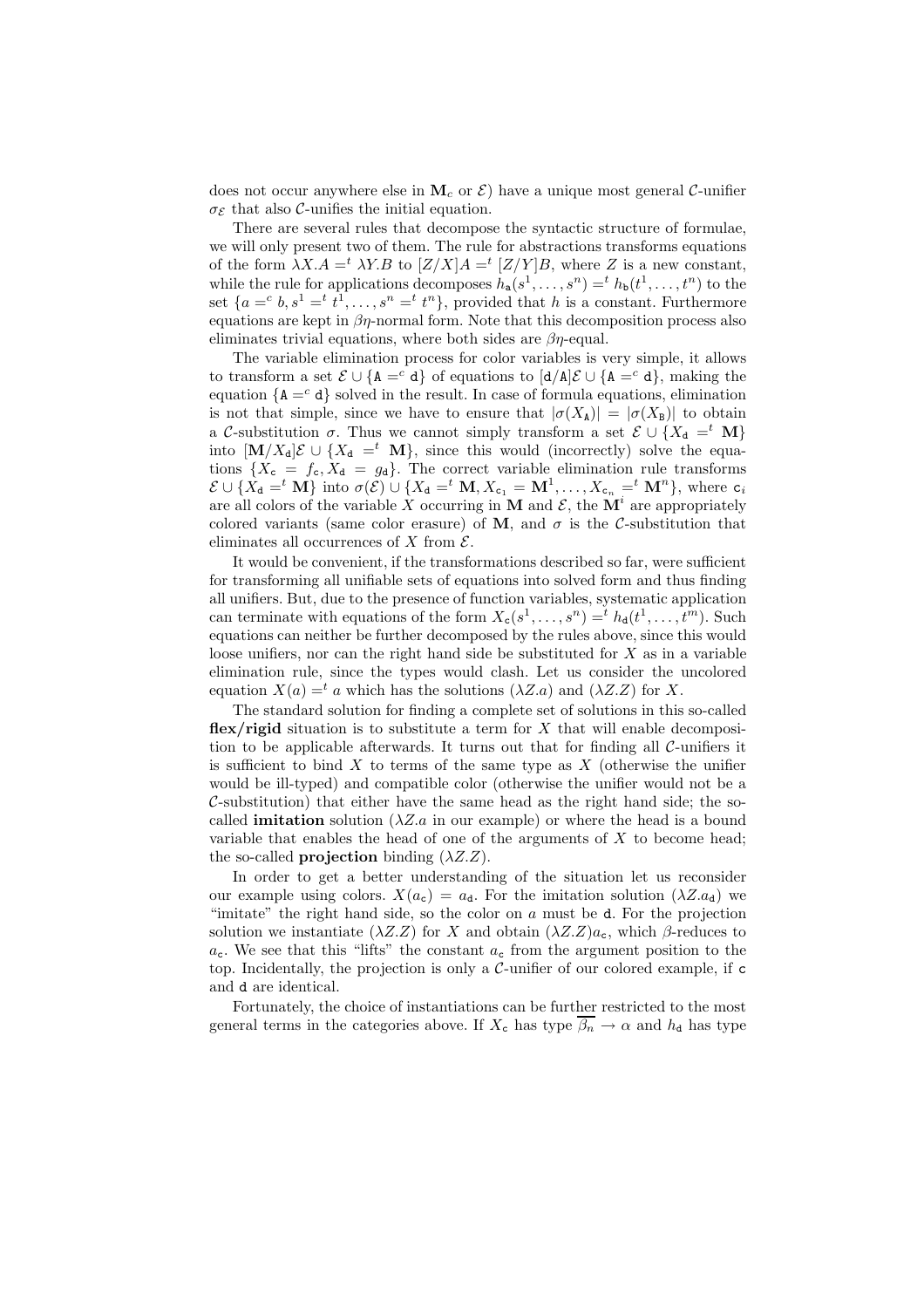$\overline{\gamma_m} \to \alpha$ , then these so-called **general bindings** have the following form:  $\mathcal{G}_{\mathsf{d}}^h = \lambda Z^{\alpha_1} \dots Z^{\alpha_n}.h_{\mathsf{d}}(H^1_{\mathsf{e}_1} \overline{Z}) \dots (H^m_{\mathsf{e}_m} \overline{Z})$ 

where the  $H^i$  are new variables of type  $\overline{\beta_n} \to \gamma_i$  and the  $e_i$  are either distinct color variables (if  $c \in \mathcal{X}$ ) or  $e_i = d = c$  (if  $c \in \mathcal{C}$ ). If h is one of the bound variables  $Z^{\alpha_i}$ , then the annotation **d** at h is omitted and  $\mathcal{G}_{\mathbf{d}}^h$  is called a **projection** binding, and else, (*h* is a constant or a free variable),  $\mathcal{G}_d^h$  is called an imitation binding. Note that while imitation bindings are unique up to the names of the new free variables  $H^i$ , there can be up to n projection bindings, depending on the types involved.

The general rule for flex/rigid equations transforms equations of the form

$$
\mathcal{E} \wedge X_{\mathsf{c}}(s^1, \dots, s^n) = ^t h_{\mathsf{d}}(t^1, \dots, t^m)
$$

$$
\mathcal{E} \wedge X_{\mathsf{c}}(s^1, \dots, s^n) = ^t h_{\mathsf{d}}(t^1, \dots, t^m) \wedge X_{\mathsf{c}} = \mathcal{G}_{\mathsf{c}}^h
$$

 $int_0$ 

which in essence only fixes a particular binding for the head variable  $X_c$ . It turns out that these general bindings suffice to solve all flex/rigid situations, possibly at the cost of creating new flex/rigid situations after elimination of the variable  $X_c$  and decomposition of the changed equations (the elimination of X changes  $X_c(s^1, \ldots, s^n)$  to  $\mathcal{G}_c^h(s^1, \ldots, s^n)$  which has head h).

Finally the only remaining case, where the heads of both sides of the equation are free variables the so-called flex/flex case. The solution of this case is either to project as in the flex/rigid case or to "guess" (computationally: to search for) the right head for the equation and bind the head variable to the appropriate imitation binding. Clearly this need for guessing the right head leads to a serious explosion of the search space, which makes higher-order colored unification computationally infeasible. Fortunately, most applications do not need full higher-order unification, we will discuss two restrictions in section 6.

First, however, we will fortify our intuition on calculating higher-order colored unifiers by reconsider the Lemma speculation example. There the key step was to solve the equation

$$
F_{\mathsf{g}}(\mathit{rev}_{\mathtt{w}}(u_{\mathtt{w}}), h_{\mathtt{g}}, v_{\mathtt{g}}) =^t \mathit{app}_{\mathtt{g}}(\mathit{rev}_{\mathtt{B}}(Y_{\mathtt{A}}), (\mathit{cons}_{\mathtt{g}}(X_{\mathtt{g}}, nil_{\mathtt{g}})))
$$

Since  $F$  is a function variable, we are in a flex/rigid situation, and have the possibilities of projection and imitation. There are three possible projections,  $\lambda U, V, W, U, \lambda U, V, W, V, W, W, W$ , which all lead to immediate failure, since they project up the rigid subterms  $rev_w(u_w)$ ,  $h_g$  or  $v_g$ , which would clash with the head  $app_{\mathsf{g}}$  of the right hand side. So we only have the imitation binding  $\lambda U, V, W, app_{\mathsf{g}}(HUVW)(KUVW))$  for  $\mathbf{F}_{\mathsf{g}}$ . If we bind  $F_{\mathsf{g}}$  to that and decompose (we can directly eliminate  $F_{\rm g}$  since there are no variants of it around), then we are left with the equations

$$
H_{\mathsf{g}}(\mathit{rev}_\mathtt{w}(u_\mathtt{w}),h_\mathtt{g},v_\mathtt{g}) = ^t\mathit{rev}_\mathtt{B}(Y_\mathtt{A}) \wedge K_\mathtt{g}(\mathit{rev}_\mathtt{w}(u_\mathtt{w}),h_\mathtt{g},v_\mathtt{g}) = ^t\mathit{cons}_\mathtt{g}(X_\mathtt{g},nil_\mathtt{g})
$$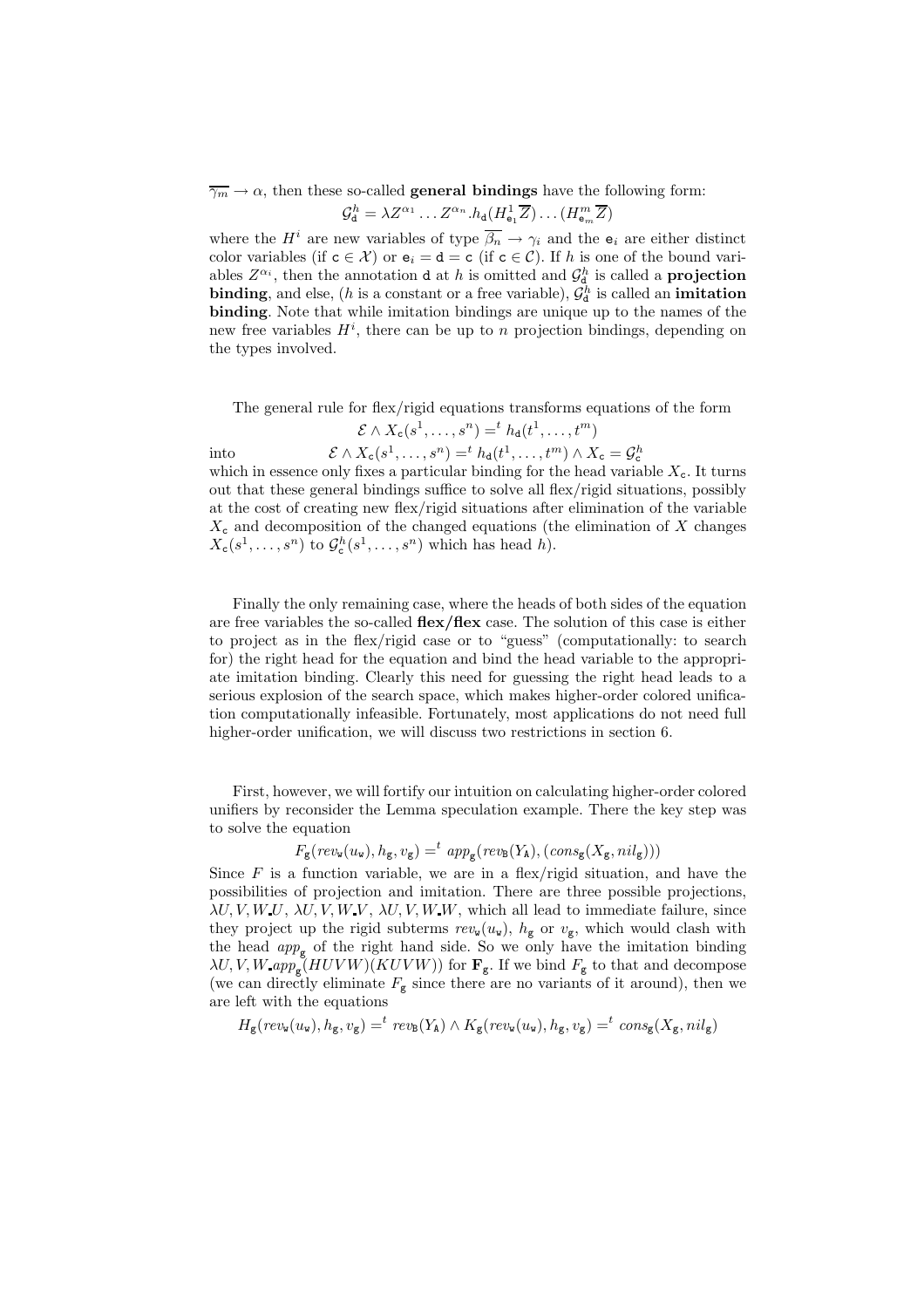Here, we choose<sup>9</sup> the imitation  $\lambda UVW$  cons<sub>g</sub>( $M_{\rm g}UVW$ )( $N_{\rm g}UVW$ ) for  $K_{\rm g}$  and the 1-projection binding  $(\lambda UVW\,U)$  for  $H_{\mathsf{g}}$  and arrive at

 $rev_{\mathbf{w}}(u_{\mathbf{w}}) =^t rev_{\mathbf{B}}(Y_{\mathbf{A}}) \wedge$  $cons_{\mathsf{g}}(M_{\mathsf{g}}(rev_{\mathsf{w}}(u_{\mathsf{w}}), h_{\mathsf{g}}, v_{\mathsf{g}}), N_{\mathsf{g}}(rev_{\mathsf{w}}(u_{\mathsf{w}}), h_{\mathsf{g}}, v_{\mathsf{g}})) = ^{t}cons_{\mathsf{g}}(X_{\mathsf{g}}, nil_{\mathsf{g}})$ 

finally we can decompose again

 $\mathtt{A} =^c \mathtt{w} \wedge u_\mathtt{w} =^t Y_\mathtt{A} \wedge X_\mathtt{g} =^t M_\mathtt{g}(rev_\mathtt{w}(u_\mathtt{w}), h_\mathtt{g}, v_\mathtt{g}) \wedge N_\mathtt{g}(rev_\mathtt{w}(u_\mathtt{w}), h_\mathtt{g}, v_\mathtt{g}) =^t nil_\mathtt{g}$ 

the first two equations can directly be solved by eliminating  $A$  for  $w$  and  $Y_A$  (which is actually  $Y_{w}$  after the previous elimination) for  $u_{w}$ . The third equation cannot be solved this way, since  $M_g(rev_wu_w)h_gv_g)$  is not g-monochrome, so we choose the 2-projection binding<sup>10</sup>  $\lambda U, V, W, V$  for  $X_c$  and solve the fourth equation with the imitation binding  $\lambda UVW$  nil<sub>g</sub> and for  $N_g$ . Eliminating these bindings allows us to simplify the equations to the trivial set  $h_{\mathbf{g}} = t h_{\mathbf{g}}$  and  $n i l_{\mathbf{g}} = t n i l_{\mathbf{g}}$ .

Thus one final solution of the unification problem is

 $[\lambda UVW$   $app_{\mathsf{g}}(U, cons_{\mathsf{g}}(V, nil_{\mathsf{g}}))/F_{\mathsf{g}}], [u_{\mathsf{w}}/Y_{\mathsf{A}}], [h_{\mathsf{g}}/X_{\mathsf{g}}]$ 

We have indicated the choice points for the other solutions in the footnotes.

#### 6 Tractable Fragments

Most applications do not need full higher-order unification, as we have discussed it above. First, for theorem proving purposes it is only important to know about the existence of any unifier. In the case of classical higher-order unification it is therefore sufficient to consider flex/flex pairs as solved, since they are guaranteed to have unifiers. Second, there are applications of rippling in program synthesis [Hes91,Kra94] which rely on higher-order patterns [Mil92]. This syntactic fragment has a unitary unification problem which is decidable in linear time for the uncolored case. Third, in the linguistic applications [GK96,Gar] formulae belong to very restricted syntactic subclasses, for which much better results are known (for classical higher-order unification). In particular, the fact that free variables only occur on the left hand side of our equations reduces the problem of finding solutions to higher-order matching, of which decidability has been proven for the subclass of third-order formulae [Dow92]. This class, (intuitively allowing only nesting functions as arguments up to depth three) covers all examples studied so far. In this section we will discuss two of the fragments: pre-unification and higher-order patterns.

### 6.1 Pre-C-Unification

For the pre-unification problem flex-flex pairs are considered already solved, since they can always be trivially solved by binding the head variables to special constant functions that identify the formulae by absorbing their arguments. In

<sup>&</sup>lt;sup>9</sup> The 2-projection binding is impossible for type reasons and the 3-projection binding leads to immediate subsequent clash. The imitation binding leads to a solution  $\lambda UVW$   $app_{\rm g}(rev_{\rm g}(L_{\rm g}UVW))$ (cons<sub>g</sub>Y nil) for  $F_{\rm g}$  that is not wanted in our motivating example, so we will not pursue it here.

<sup>&</sup>lt;sup>10</sup> The 3-projection ( $\lambda UVWW$ ) or the imitation binding ( $\lambda UVWQ_g$ ) for some new variable Q would also have worked.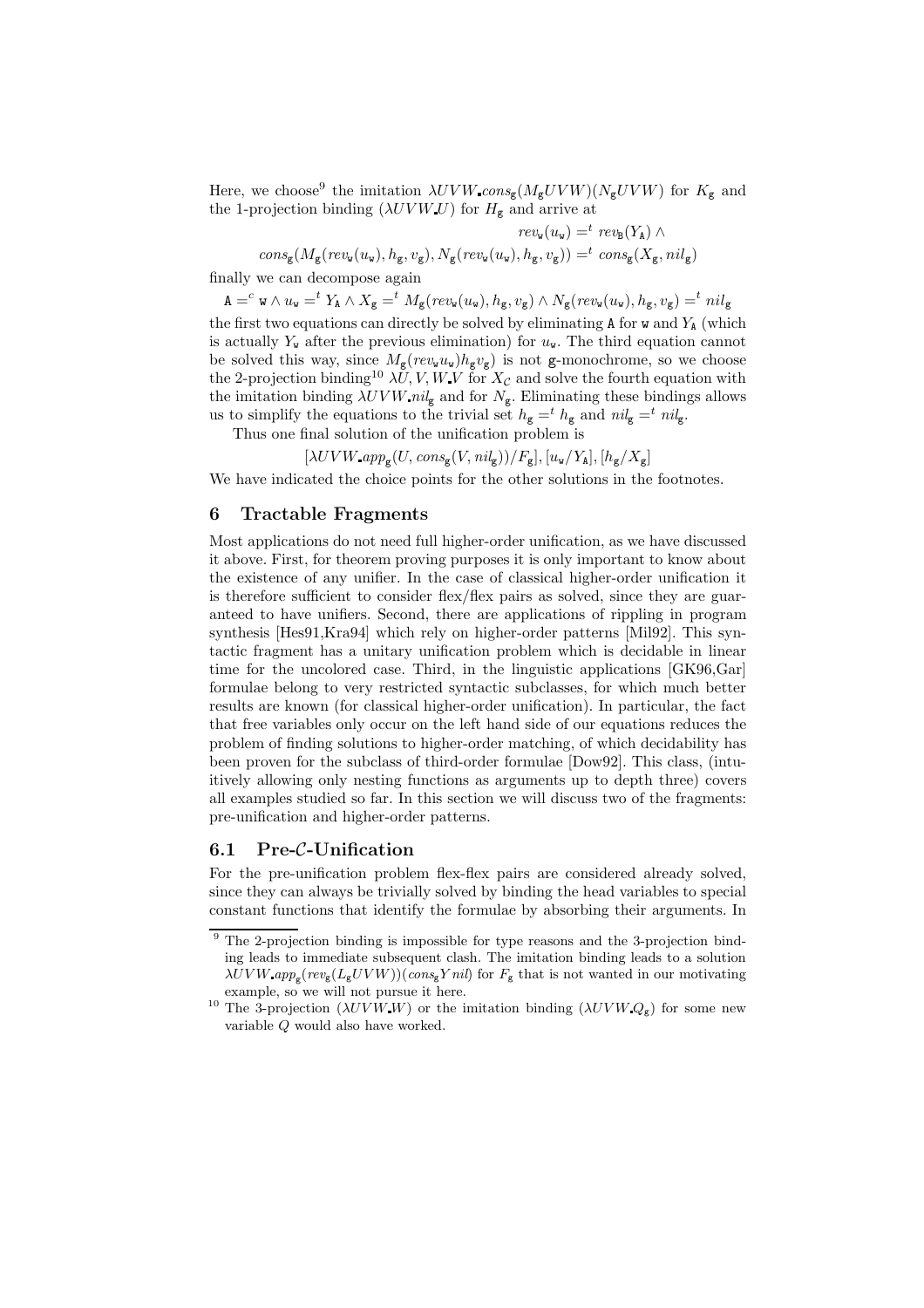case of the colored lambda-calculus a flex-flex pair may have no solution if the top-level variables of both terms are annotated by different colors. For instance  $F_{d}a_{d} =$ <sup>t</sup>  $G_{c}a_{c}$  has no unifier. On the other hand  $F_{d}a_{c} =$ <sup>t</sup>  $G_{c}a_{c}$  has a unifier  $[\lambda X] K_{\mathbf{d}}$ ,  $[\lambda X] K_{\mathbf{c}}$ . The reason for this is the fact that projections, i.e. terms of the form  $\lambda \overline{X^k} X^i$ , carry no color information but are valid instances of colored variables like  $F_d$  or  $G_c$ . Hence, in order to solve such flex-flex pairs we have to map one of the top-level variables to a projection formula. The relevant notion, when this has to happen is that of a **flexible chain**, i.e. a set  $\mathcal{E}' = \mathbf{A}^1 = t$  $\mathbf{B}^1 \wedge \ldots \wedge \mathbf{A}^n =^t \mathbf{B}^n$  of flex/flex pairs, such that  $\mathbf{head}(\mathbf{A}^i) = \mathbf{head}(\mathbf{B}^{i-1}) \in \mathcal{V}_{\mathcal{X}}$ for  $2 \leq i \leq n$ . We call **head** $(A^T) = F_c$  and **head** $(B^n) = G_d$  the left and right ends of  $\mathcal{E}'$ . Such a chain is called **reducible**, if  $c, d \in \mathcal{C}$  and  $c \neq d$  then we call  $\mathcal{E}'$  a reducible chain, otherwise safe.

It turns out that safe chains always have solutions, whereas a reducible chain in a system  $\mathcal E$  indicates a clash of different color annotations to the top-level variables. Thus the notion of solved form for colored pre-unification allows flex/flex pairs, as long as there are no reducible chains.

This definition is tailored to guarantee that pre- $\mathcal{C}\text{-}$ unifiers can always be extended to  $C$ -unifiers by finding trivial unifiers for the flexible pairs and that equational problems in pre-C-solved form always have most general unifiers. Therefore an equational system  $\mathcal E$  is pre-C-unifiable, iff it is C-unifiable. The trivial unifiers of the safe flex/flex pairs  $F_{a}\overline{U} = t G_{b}\overline{V}$  are constructed as constant functions

$$
[\lambda X^1_{\alpha_1} \dots X^n_{\alpha_n} H^\beta_{cr(F_{\mathbf{a}}, \mathcal{E})}/F_{\mathbf{a}}], [\lambda X^1_{\gamma_1} \dots X^m_{\gamma_m} H^\beta_{cr(G_{\mathbf{b}}, \mathcal{E})}/G_{\mathbf{b}}]
$$

where the colors of the new head variables  $H$  are so-called **color restrictions**  $cr(X_{a}, \mathcal{E})$ . These are defined in terms of the flexible chains in the unification problem  $\mathcal{E}$ :

 $cr(X_{a}, \mathcal{E}) = d$  if  $a \in \mathcal{X}$  and there is flexible chain  $\mathcal{E}'$  in  $\mathcal{E}$  with left head  $X_{a}$ and right head  $Y_d$  for some  $d \in \mathcal{C}$  and  $cr(X_a, \mathcal{E}) = a$  otherwise.

Given a safe system  $\mathcal E$  the notion of color restriction is well-defined: two subsets of  $\mathcal E$  satisfying the condition of the definition above which result in different color restrictions  $c, c' \in \mathcal{C}$  could always be merged into a reducible chain, contradicting our assumption that  $\mathcal E$  is safe.

For the actual pre-unification transformations, we exchange the flex/flex rule by a rule that reduces the number of reducible chains step by step by binding some head variable to suitable projection binding. While — unlike in the uncolored case — we cannot drop the flex/flex rule altogether, the restrictions arising from reducible chains are severe enough to make pre-C-unification tractable. In particular the restriction alleviates the need for unspecified imitations the flex/flex case, which makes full unification infinitely branching.

In our example above, the third equation in the last unification problem is a flex/flex equation, which can be reduced by  $pre-C$ -unification. In particular, the imitation mentioned in footnote 10 is unnecessary.

### 6.2 Higher-Order Patterns

For the colored  $\lambda$ -calculus, the definition of higher-order patterns is exactly as in the uncolored case (i.e. free variables may only occur at the leaves of formulae or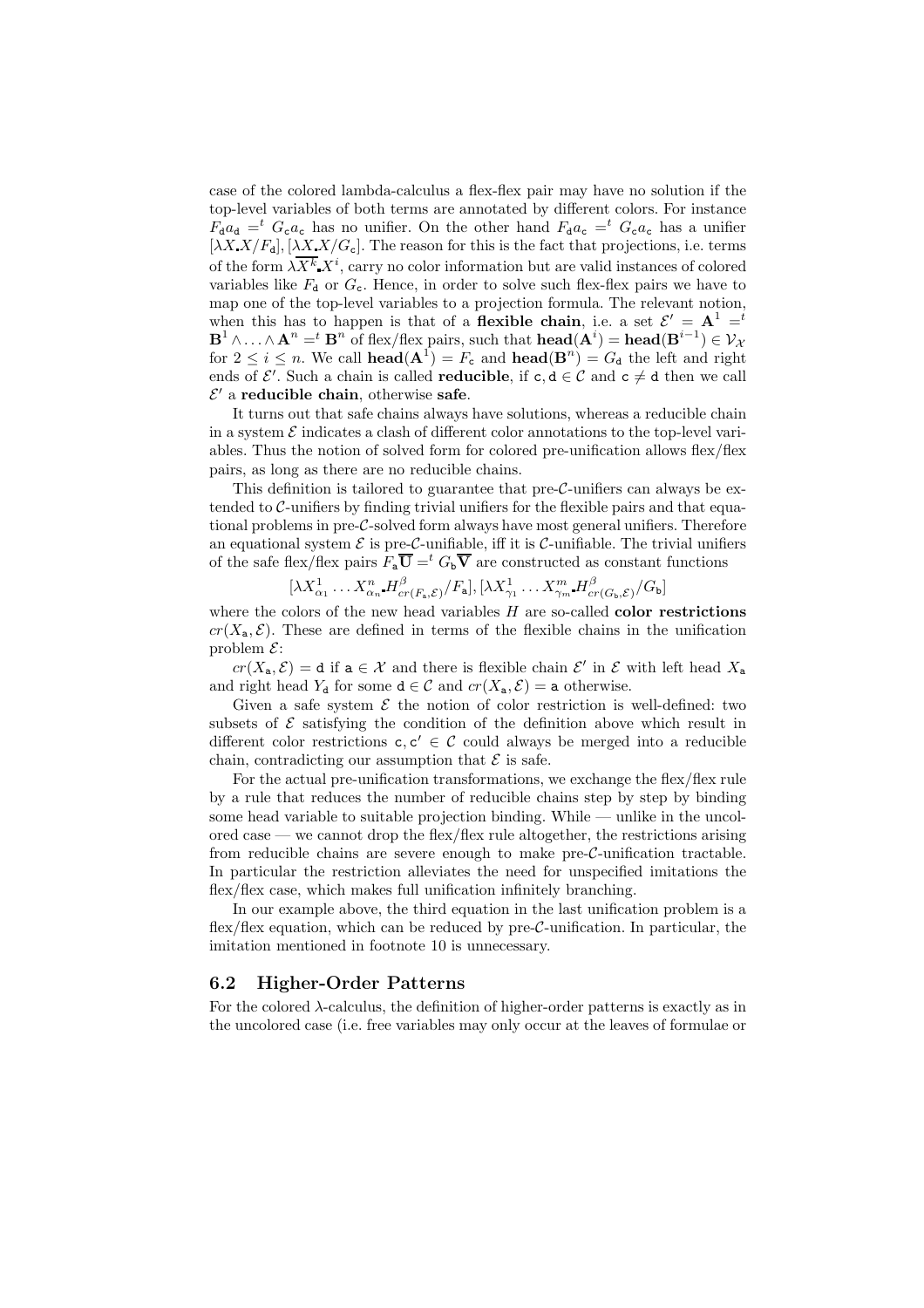applied to distinct bound variables). However, in the colored case, the problem of pattern unification is slightly more complex, and we will profit from the understanding of colored flex/flex pairs that we have achieved in the last section. In particular, colored pattern unification cannot be unitary, since conflicting colors on flex/flex pairs can force the instantiations to be (uncolored) projections. As we have seen above, conflicting colors can entail that flex/flex pairs are unsolvable, on the other hand, for pattern unification, they can also lead multiple solutions (the erasure of which can be represented by a more general uncolored higher-order pattern<sup>11</sup>). Consider for instance the pair

# $\lambda XYZW.F_{\mathbf{a}}XYZW =^t \lambda XYZW.F_{\mathbf{b}}YXZW$

# where  $a, b \in \mathcal{C}$ . Obviously, there are two most general solutions

 $[\lambda XYZW.Z/F_a], [\lambda XYZW.Z/F_b]$  and  $[\lambda XYZW.W/F_a], [\lambda XYZW.W/F_b]$ 

The tractable nature of pattern unification hinges on the observation that the solving of flex/rigid pairs is deterministic, that is, all but the imitation or one projection immediately lead to failure. Thus for pattern unification we only can directly inherit the decomposition and flex/rigid rules from general colored higher-order unification and only have to concern ourselves with the flex/flex situations. Clearly, all the discussion about flexible chains also applies also to higher-order patterns, so we keep the flex/flex rule for reducible flexible chains. This leaves us with the case of safe flex/flex pairs, where (as we have seen above) color clashes are not a problem. Therefore, we can directly adapt the well-known rules for higher-order pattern unification: If we have a pair  $F_{a}\overline{X^{n}} = =^{t} F_{b}\overline{Y^{n}}$ , then  $F_a$  is bound to to  $\lambda \overline{Z^n} H_a \overline{W_k}$  and  $F_b$  to  $\lambda \overline{Z^n} H_b \overline{W_k}$ , where the  $W^k$  are those bound variables, where  $X^{i} = Y^{i12}$ . Unlike in the uncolored case, an application of this rule does not immediately solve the pair, (the colors a and b need not be identical), but it transforms it into a form, in which decomposition can do the rest (this will always succeed, iff the pair the rule acts upon is safe).

For the remaining case of safe flex/flex pairs with differing head variables, we use a similar argumentation (directly modeled after the uncolored case) and rule. From this argumentation (the flex/rigid and the safe flex/flex cases are deterministic and the reducible flex/flex cases only involve projections), we can directly derive that colored pattern unification is decidable<sup>13</sup> and finitary i.e. pattern unification problems have at most finitely many most general unifiers.

 $\frac{11}{11}$  This observation shows that a generate-and-test procedure for colored pattern unification is infeasible, since this would have generated the uncolored solution and rejected it, erroneously predicting the absence of colored solutions.

<sup>&</sup>lt;sup>12</sup> For any unifier  $\sigma$  we have  $\sigma(F_a) = \lambda \overline{Z^n} \mathbf{A}$ . **A** can only have occurrences of  $Z^i$ , such that  $X^i = Y^i$ : If we assume that **A** contains an occurrence of  $Z_i$  (say at position p) with  $X^i \neq Y^i$ , then  $\sigma(F)\overline{X^n} = \beta \eta \overline{[X^n/Z^n]}$  A and  $\sigma(F)\overline{Y^n} = \beta \eta \overline{[Y^n/Z^n]}$  A, so these differ at position p, which contradicts the assumption that  $\sigma$  is a unifier of  $\mathcal{E}$ .

<sup>&</sup>lt;sup>13</sup> The termination and confluence arguments can be directly modeled after the standard case.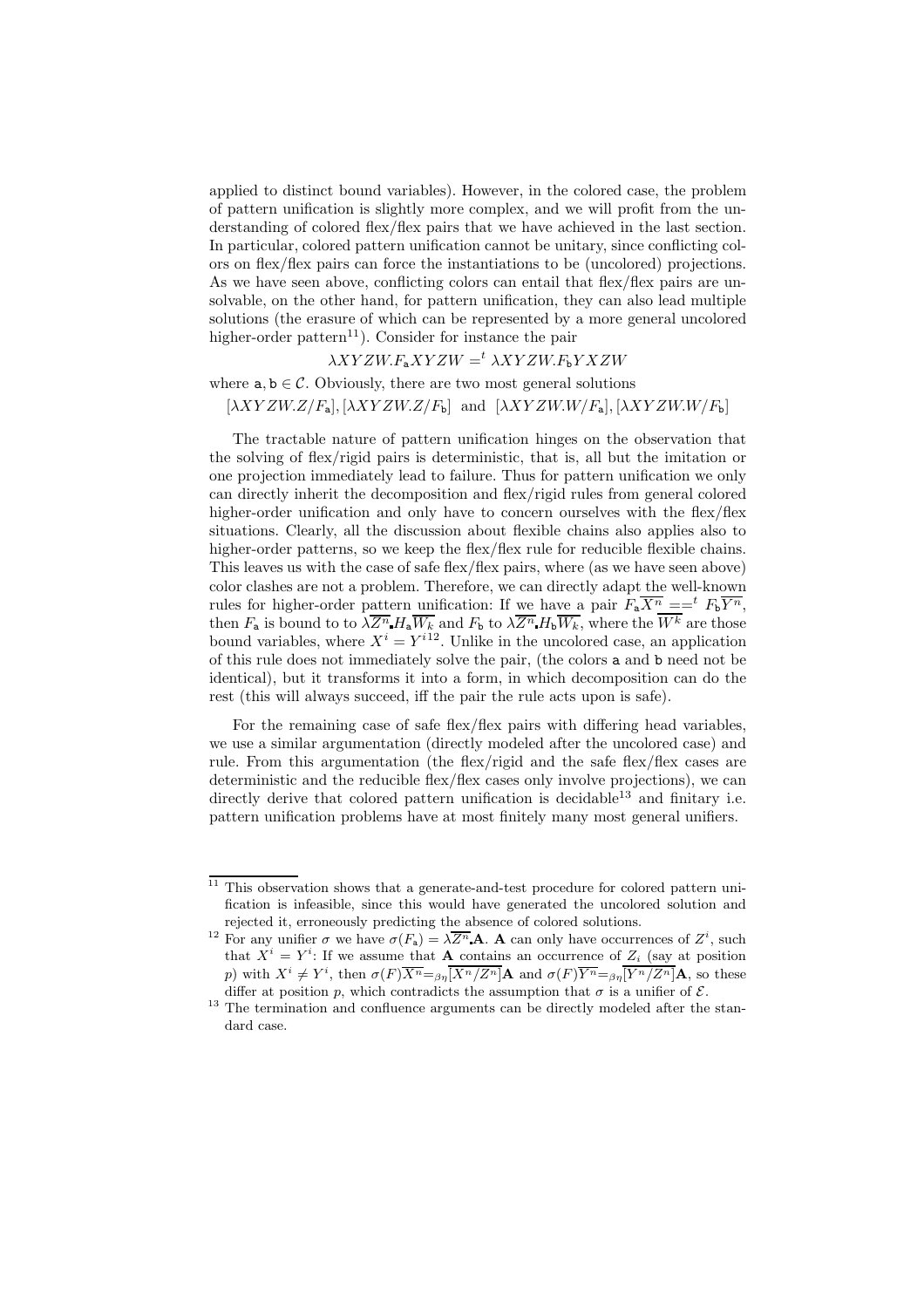# 7 Related Work

Recently, Smaill and Green [SG96] developed the notion of higher-order embeddings. An embedding  $\subseteq$  is a relation on terms and  $s \subseteq t$  - speaking **A** is embedded in  $B$  - denotes intuitively that  $A$  is a skeleton of  $B$ . As a base case each atomic expression **B** is embedded into itself:  $t \xrightarrow{\subset} t$ . Also a term **A** is embedded into an application  $(\mathbf{B}_1\mathbf{B}_2)$  if it is embedded into one of its arguments or **A** is itself an application  $(\mathbf{A}_1 \mathbf{A}_2)$  and each  $\mathbf{A}_i$  is embedded in  $\mathbf{B}_i$ . A is embedded into an abstraction  $(\lambda X.\mathbf{B})$  if it is embedded into all instantiations  $(\lambda X.\mathbf{B})\mathbf{C}$  for all  $\mathbf{C}$ or **A** is itself an abstraction  $(\lambda X \cdot \mathbf{A}')$  and  $(\lambda X \cdot \mathbf{A}')\mathbf{C}$  is embedded into  $(\lambda X \cdot \mathbf{B})\mathbf{C}$ for all C.

Comparing this notion of embedding and our definition of skeletons one observe several conceptual differences. In case of applications the definition of embeddings does not preserve the intended subterm relation on (first-order) terms. For example, consider a first order term  $(g(fac)b)$  then  $(fab)\subseteq (g(fac)b)$  holds. This confusion of arguments of f and g may cause severe problems when defining termination orderings on rippling with the help of embeddings. In our setting the skeleton of  $(g(fac)b)$  is the empty set and the use of the syntactic typeconversion functions prevents the mix-up of arguments. Hence, the intended subterm-relation is preserved.

The notion of embeddings is a step towards a generate-and-test procedure<sup>14</sup> based on standard higher order matching/unification which performs an (arbitrary) deduction steps and tests whether a specific term is embedded into the result of this step. Our approach to attach additional information at each symbol allows one to maintain the information about embedding during the deduction process since skeletons are stable wrt. subterm-replacement. This information is also necessary to restrict the number of possible solutions (e.g during higherorder unification) as soon as possible.

In contrast to our approach, higher-order embeddings are restricted to the  $\lambda I$ -calculus which hampers their use for example in case of lemma speculation (cf. section 3.2). In this application instantiations of higher-order variables have to be speculated which typically use only some (but not necessarily all) of its arguments and thus, are outside the scope of  $\lambda I$ -calculus.

## 8 Conclusion and Further Work

We have extended the first-order rippling/coloring method to higher-order logic and present unification, pre-unification and pattern unification algorithms that we prove correct and complete. Thus we have provided a formal basis to the implementation of rippling in a higher-order setting which is required e.g. in case of middle-out reasoning [Hes91,IB96] and also a logical basis for an interface for linguistic extra-semantical information in the construction of natural-language semantics [GK96].

Furthermore, the work presented in this paper provides a starting point for the mechanization of higher-order reasoning with equality along the lines

<sup>14</sup> For principal difficulties of this approach cf. footnote 11.